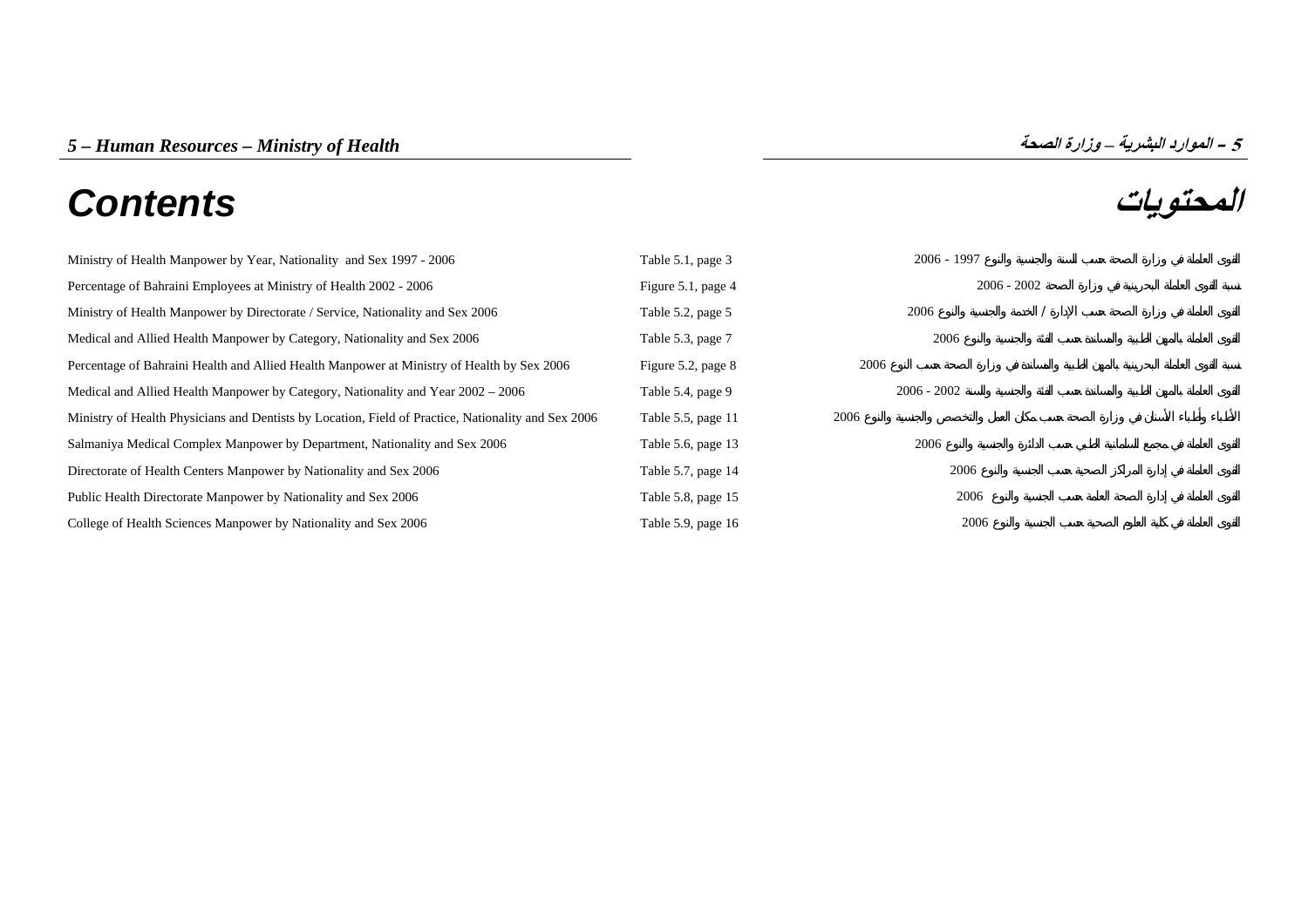**2006 - 1997**

# **Ministry of Health Manpower by Year, Nationality and Sex 1997 - 2006**

<span id="page-1-0"></span>

|          | <b>Total</b> |        |       | Non-Bahraini |        |      | <b>Bahraini</b> |        |       |        |
|----------|--------------|--------|-------|--------------|--------|------|-----------------|--------|-------|--------|
| %        |              |        |       |              |        |      |                 |        |       |        |
| Bahraini | Total        | Female | Male  | Total        | Female | Male | Total           | Female | Male  | Year   |
| 78.7     | 6,482        | 3,411  | 3,071 | 1,380        | 1,026  | 354  | 5,102           | 2,385  | 2,717 | 1997   |
| 80.6     | 6,626        | 3,540  | 3,086 | 1,286        | 949    | 337  | 5,340           | 2,591  | 2,749 | 1998   |
| 81.6     | 6,632        | 3,559  | 3,073 | 1,217        | 909    | 308  | 5,415           | 2,650  | 2,765 | 1999   |
| 83.0     | 6,889        | 3,761  | 3,128 | 1,170        | 879    | 291  | 5,719           | 2,882  | 2,837 | 2000   |
| 84.2     | 7,092        | 3,901  | 3,191 | 1,124        | 846    | 278  | 5,968           | 3,055  | 2,913 | 2001   |
| 85.3     | 7,201        | 3,971  | 3,230 | 1,060        | 785    | 275  | 6,141           | 3,186  | 2,955 | 2002   |
| 84.9     | 7,449        | 4,153  | 3,296 | 1,127        | 837    | 290  | 6,322           | 3,316  | 3,006 | 2003   |
| 83.9     | 7,716        | 4,336  | 3,380 | 1,239        | 920    | 319  | 6,477           | 3,416  | 3,061 | 2004 * |
| 84.6     | 7,996        | 4,572  | 3,424 | 1,234        | 959    | 275  | 6,762           | 3,613  | 3,149 | 2005   |
| 82.1     | 8,397        | 4,906  | 3,491 | 1,499        | 1,185  | 314  | 6,898           | 3,721  | 3,177 | 2006   |

*\* The data for 2004 reviewed and part-time manpower were added.* . *2004 \**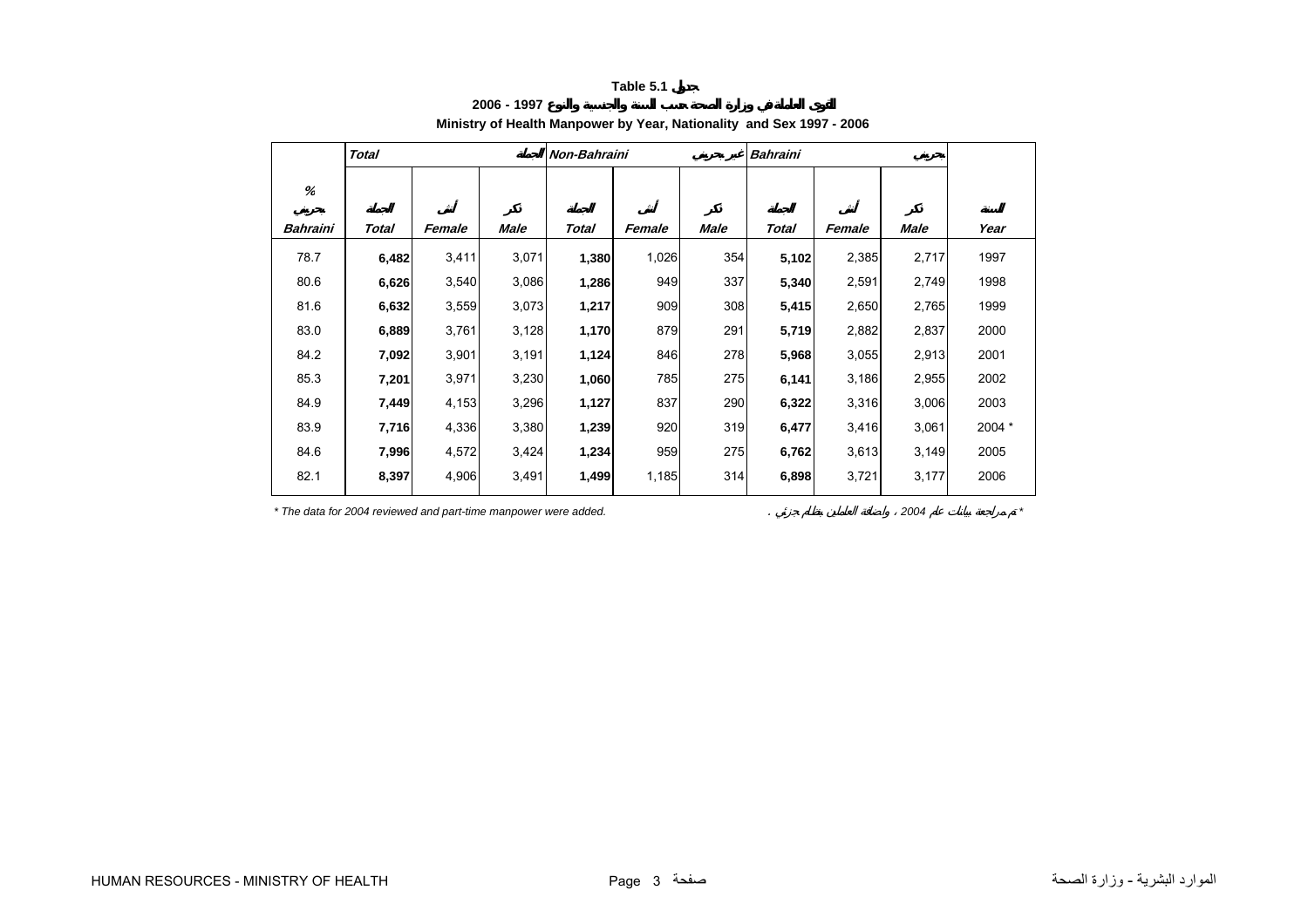# **Figure 5.1**

**2006 - 2002**



<span id="page-2-0"></span>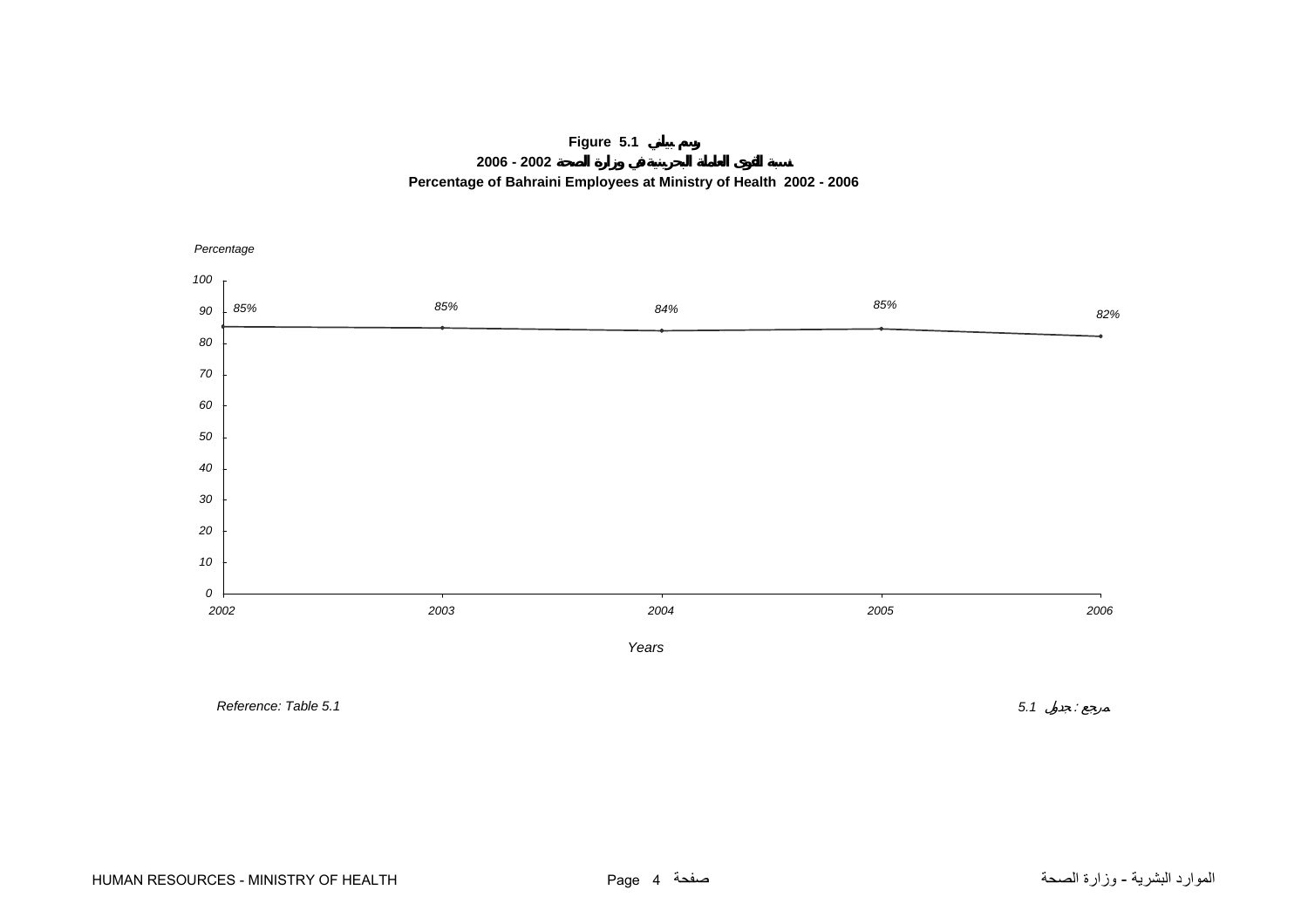**2006 /** 

**Ministry of Health Manpower by Directorate / Service, Nationality and Sex 2006**

<span id="page-3-0"></span>

|                                                 |                  |                 |              | Non-Bahraini |             | <b>Bahraini</b> |             |  |
|-------------------------------------------------|------------------|-----------------|--------------|--------------|-------------|-----------------|-------------|--|
|                                                 |                  | %               |              |              |             |                 |             |  |
|                                                 |                  |                 |              |              |             |                 |             |  |
| Directorate / Service                           |                  | <b>Bahraini</b> | <b>Total</b> | Female       | <b>Male</b> | Female          | <b>Male</b> |  |
| <b>Office of H.E. The Minister</b>              |                  | 91              | 11           |              |             | $\overline{2}$  |             |  |
| <b>Nursing Development</b>                      |                  | 50              | 2            |              |             | 1               |             |  |
| Office of Legal Affairs                         |                  | 50              |              |              |             |                 |             |  |
| Quality Management Section                      |                  | 100             |              |              |             |                 |             |  |
| <b>Internal Audit Unit</b>                      |                  | 67              | 3            |              |             | 2               |             |  |
| Directorate of Public & International Relations |                  | 100             | 13           |              |             | $\overline{4}$  | g           |  |
|                                                 | <b>Sub Total</b> | 86              | 37           |              | 3           | 14              | 18          |  |
|                                                 |                  |                 |              |              |             |                 |             |  |
| <b>Office of Undersecretary</b>                 |                  | 80              | 10           |              |             | 4               |             |  |
| <b>Medical Commission</b>                       |                  | 100             | 7            |              |             | 3               |             |  |
| Directorate of Pharmacy & Drug Control          |                  | 83              | 23           |              |             | 9               | 10          |  |
| Office of Licensure & Registration              |                  | 94              | 17           |              |             | 11              | 5           |  |
|                                                 | <b>Sub Total</b> | 88              | 57           |              |             | 27              | 23          |  |
| Office of Assistant Undersecretary for          |                  | 100             | 10           |              |             | -1              | g           |  |
| <b>Human &amp; Financial Resources</b>          |                  |                 |              |              |             |                 |             |  |
| Directorate of Human Resources                  |                  | 99              | 80           |              |             | 30              | 49          |  |
| Directorate of Financial Resources              |                  | 94              | 65           |              |             | 18              | 43          |  |
| Directorate of Services                         |                  | 100             | 206          |              |             | 3               | 203         |  |
| Directorate of Materials Management             |                  | 99              | 126          |              |             | 25              | 100         |  |
| Directorate of Engineering and Maintenance      |                  | 98              | 311          |              |             | 10              | 294         |  |
| Directorate of Medical Equipment                |                  | 73              | 55           |              | 15          | 5 <sup>5</sup>  | 35          |  |
| Laundry                                         |                  | 100             | 91           |              |             | 21              | 70          |  |
|                                                 | <b>Sub Total</b> | 97              | 944          |              | 25          | 113             | 803         |  |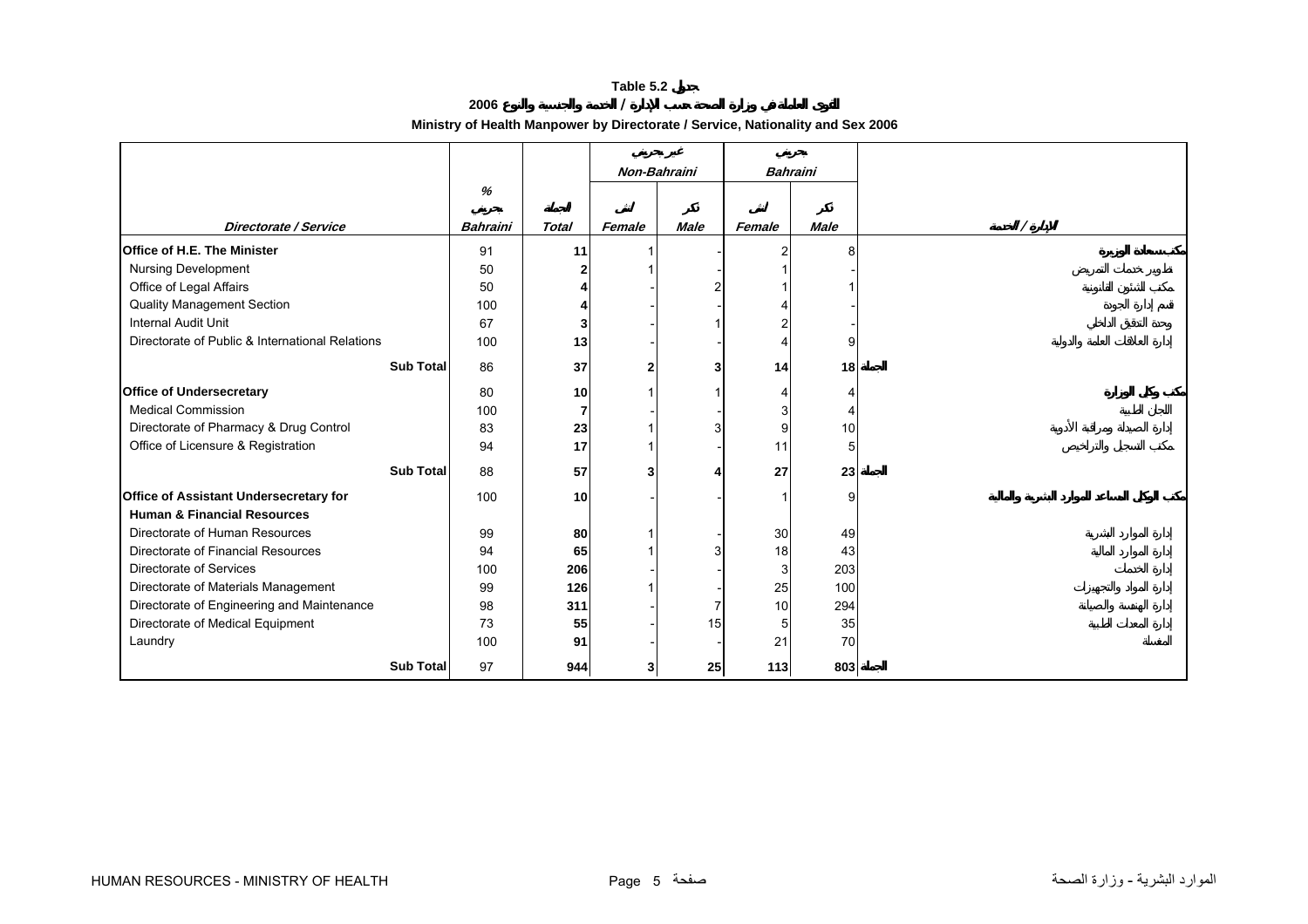# **(Cont'd) Table 5.2 ( )**

**2006 /** 

**Ministry of Health Manpower by Directorate / Service, Nationality and Sex 2006**

|                                                   |          |              | Non-Bahraini   |             | Bahraini |                |  |
|---------------------------------------------------|----------|--------------|----------------|-------------|----------|----------------|--|
|                                                   | %        |              |                |             |          |                |  |
| Directorate / Service                             | Bahraini | <b>Total</b> | Female         | <b>Male</b> | Female   | <b>Male</b>    |  |
| Office of Assistant Undersecretary for Primary    | 80       | 5            | 1              |             | 3        | 1              |  |
| <b>Health Care &amp; Public Health</b>            |          |              |                |             |          |                |  |
| Directorate of Health Centers                     | 97       | 887          | 21             | 10          | 543      | 313            |  |
| <b>Health Centers Medical Services</b>            | 70       | 295          | 29             | 60          | 157      | 49             |  |
| Directorate of Public Health                      | 99       | 407          | $\overline{1}$ |             | 94       | 307            |  |
| <b>Health Education Section</b>                   | 97       | 30           | -1             |             | 22       | $\overline{7}$ |  |
| Nursing Services Primary Care & Public Health     | 78       | 416          | 90             |             | 297      | 29             |  |
| Dental & Oral Health Services                     | 92       | 25           |                |             | 14       | 9              |  |
| Pre-Employment Examination                        | 75       | 12           |                |             | 5        | 4              |  |
| National School Health Program                    | 100      | 69           |                |             | 64       | 5              |  |
| <b>Sub Total</b>                                  | 90       | 2,146        | 143            | 80          | 1,199    | 724            |  |
| Office of Assistant Undersecretary for Hospitals  | 75       |              | -1             |             | 1        | $\overline{2}$ |  |
| Salmaniya Medical Complex Administration Services | 99       | 826          | $\overline{4}$ |             | 311      | 507            |  |
| Salmaniya Medical Complex Medical Services        | 75       | 904          | 96             | 132         | 317      | 359            |  |
| <b>Secondary Nursing Services</b>                 | 64       | 1,979        | 693            | 17          | 1,027    | 242            |  |
| Periphery Hospitals Administration                | 100      | 3            |                |             |          | 2              |  |
| Psychiatric Hospital                              | 74       | 365          | 62             | 33          | 107      | 163            |  |
| Muharraq Maternity Hospital                       | 73       | 158          | 42             |             | 84       | 32             |  |
| Jidhafs Maternity Hospital                        | 66       | 209          | 72             |             | 110      | 27             |  |
| Geriatric Hospital                                | 66       | 98           | 30             |             | 33       | 32             |  |
| <b>Overseas Health Services</b>                   | 83       | 6            |                |             | 2        | 3              |  |
| <b>Sub Total</b>                                  | 74       | 4,552        | 1,001          | 189         | 1,993    | 1,369          |  |
| Office of Assistant Undersecretary for            | 100      |              |                |             | 2        | $\overline{2}$ |  |
| <b>Training &amp; Planning</b>                    |          |              |                |             |          |                |  |
| Directorate of Training                           | 98       | 488          | 9              | 2           | 289      | 188            |  |
| College of Health Sciences                        | 76       | 119          | 23             | 5           | 64       | 27             |  |
| <b>Health Information Directorate</b>             | 85       | 40           |                |             | 14       | 20             |  |
| Office of Medical Review                          | 83       | 6            |                |             | 3        | $\overline{2}$ |  |
| Office of Strategic Plan                          | 100      | 4            |                |             | 3        |                |  |
| <b>Sub Total</b>                                  | 93       | 661          | 33             | 13          | 375      | 240            |  |
| <b>Grand Total</b>                                | 82       | 8,397        | 1,185          | 314         | 3,721    | 3,177          |  |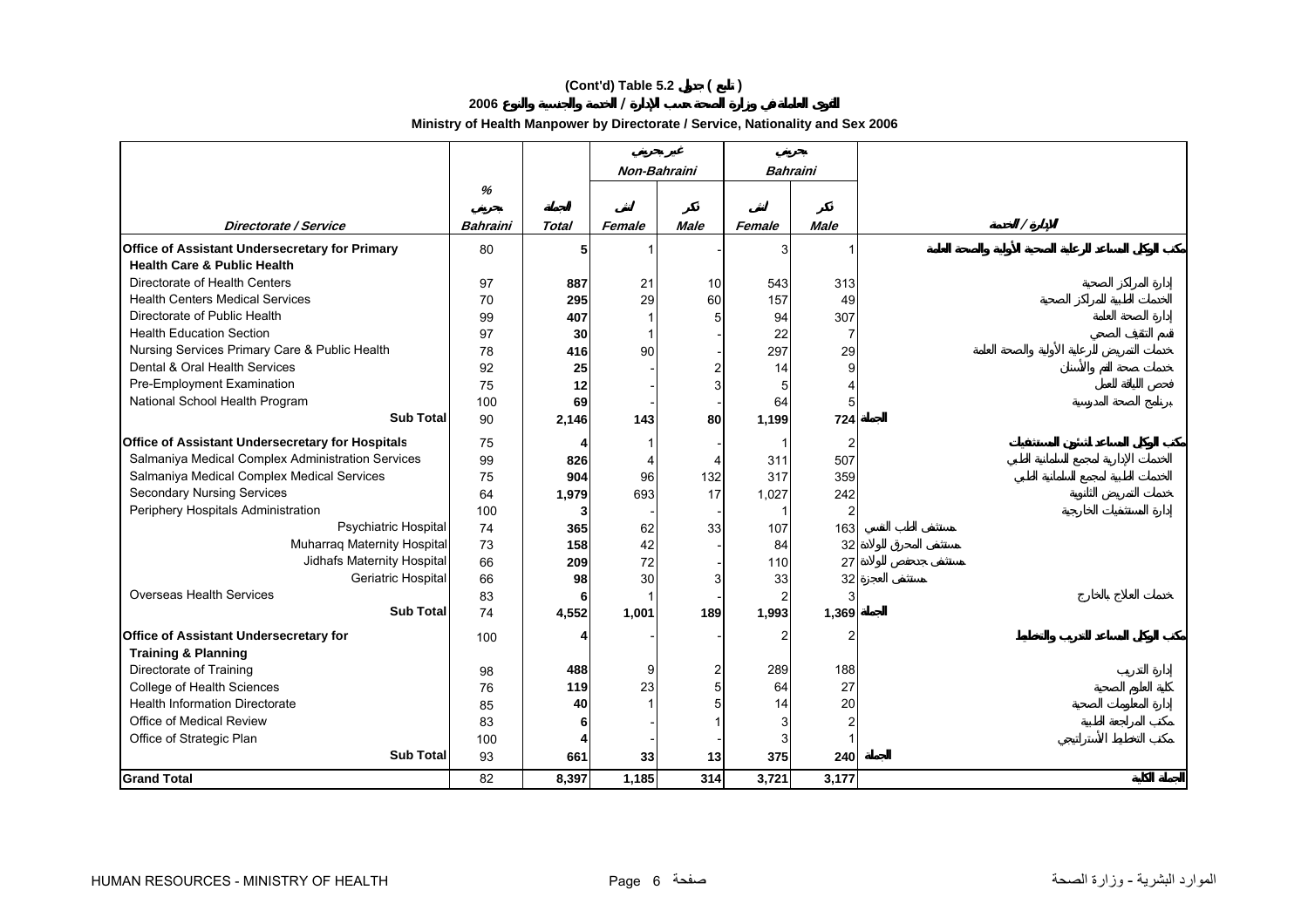# **2006Medical and Allied Health Manpower by Category, Nationality and Sex 2006**

<span id="page-5-0"></span>

|                                                         |               | <b>Total</b> |        |             | Non-Bahraini    |        |             | <b>Bahraini</b> |        |             |  |
|---------------------------------------------------------|---------------|--------------|--------|-------------|-----------------|--------|-------------|-----------------|--------|-------------|--|
| Category                                                | %<br>Bahraini | Total        | Female | <b>Male</b> | Total           | Female | <b>Male</b> | Total           | Female | <b>Male</b> |  |
|                                                         | 78            | 972          | 486    |             | 209             | 63     | 146         | 763             | 423    | 340         |  |
| Physicians                                              |               |              |        | 486         |                 |        |             |                 |        |             |  |
| Dentists                                                | 96            | 103          | 69     | 34          |                 |        |             | 99              | 67     | 32          |  |
| Pharmacists & Technicians                               | 98            | 172          | 140    | 32          |                 |        |             | 168             | 138    | 30          |  |
| Nurses <sup>*</sup>                                     | 55            | 2,391        | 2,195  | 196         | 1,076           | 1,023  | 53          | 1,315           | 1,172  | 143         |  |
| <b>Practical Nurses</b>                                 | 100           | 214          | 172    | 42          |                 |        |             | 214             | 172    | 42          |  |
| Dental Hygienists & Technicians                         | 99            | 150          | 120    | 30          |                 |        |             | 149             | 120    | 29          |  |
| Laboratory Technologists & Technicians                  | 89            | 254          | 191    | 63          | 29              | 19     | 10          | 225             | 172    | 53          |  |
| Radiographers & Technicians                             | 80            | 102          | 71     | 31          | 20              | 11     | 9           | 82              | 60     | 22          |  |
| Physiotherapists, Occupational Therapists & Technicians | 87            | 75           | 41     | 34          | 10 <sup>1</sup> |        |             | 65              | 40     | 25          |  |
| Prosthetic, Orthotics Technicians                       | 90            | 21           |        | 17          | $\mathbf{2}$    |        | ົ           | 19              |        | 15          |  |
| Anaesthesia Technician                                  | 47            | 32           | 26     | 6           | 17              | 17     |             | 15              | 9      | 6           |  |
| Audio Visual Technician                                 | 94            | 16           | 10     |             |                 |        |             | 15              | 10     |             |  |
| Electro Cardiogram technician                           | 86            |              |        |             |                 |        |             |                 |        |             |  |
| Psychiatric Techician                                   | 100           |              |        |             |                 |        |             |                 |        |             |  |
| Electro Encephalograph                                  | 67            |              |        |             |                 |        |             |                 |        |             |  |
| <b>Optical Technician</b>                               | 50            | 6            |        |             |                 |        |             |                 |        |             |  |
| Paramedic and Respiratory Specialist                    | 48            | 56           |        | 55          | 29              |        | 28          | 27              |        | 27          |  |
| Physicist                                               | 50            |              |        |             | 2               |        |             |                 |        |             |  |

*\* Nurses excluding practical nurses and other grades below staff nurse .* . : *\**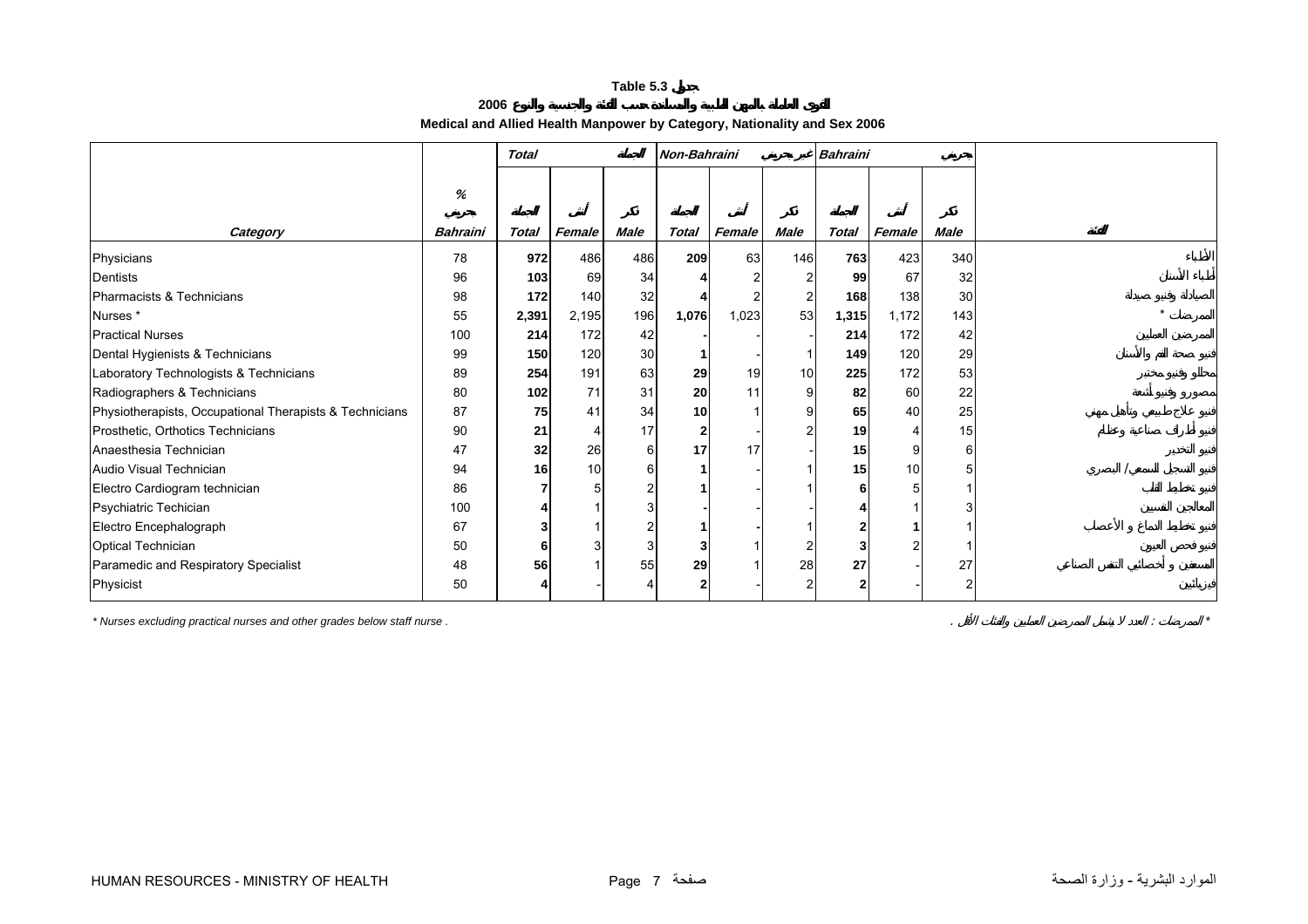

<span id="page-6-0"></span>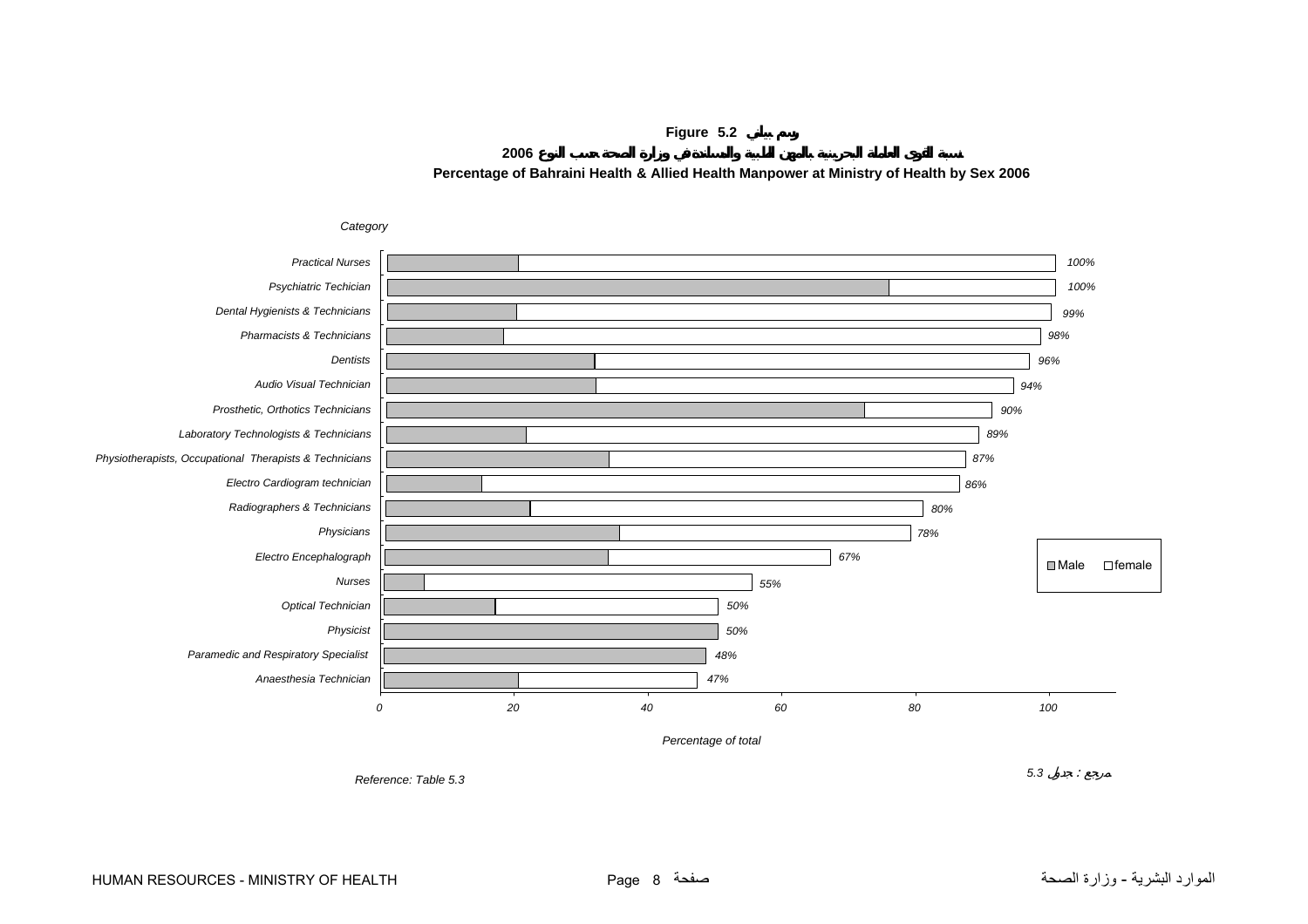**2006 - 2002**

| Category                        | 2006  | 2005  | 2004   | 2003  | 2002        | <b>Nationality</b> |
|---------------------------------|-------|-------|--------|-------|-------------|--------------------|
| Physicians                      | 763   | 754   | 718    | 673   |             | 644 Bah            |
|                                 | 209   | 174   | 146    | 143   |             | 148 Non-Bah        |
|                                 | 972   | 928   | 864    | 816   |             | 792 Total          |
| Dentists                        | 99    | 94    | 87     | 87    |             | 84 Bah             |
|                                 | 4     |       | 3      |       |             | 2 Non-Bah          |
|                                 | 103   | 98    | $90\,$ | 88    |             | 86 Total           |
| Pharmacists & Technicians       | 169   | 160   | 148    | 138   |             | $133$ Bah          |
|                                 | 4     |       | 3      |       |             | 1 Non-Bah          |
|                                 | 173   | 164   | 151    | 139   |             | 134 Total          |
| <b>Nurses</b>                   | 1,315 | 1,299 | 1,238  | 1,222 | 1,177 Bah   |                    |
|                                 | 1,076 | 871   | 835    | 745   |             | 693 Non-Bah        |
|                                 | 2,391 | 2,170 | 2,073  | 1,967 | 1,870 Total |                    |
| <b>Practical Nurses</b>         | 214   | 219   | 224    | 232   |             | $233$ Bah          |
|                                 |       |       |        |       |             | 1 Non-Bah          |
|                                 | 214   | 219   | 224    | 233   |             | 234 Total          |
| Dental Hygienists & Technicians | 149   | 144   | 42     | 42    |             | 42 Bah             |
|                                 |       |       | 2      |       |             | 2 Non-Bah          |
|                                 | 150   | 145   | 44     | 43    |             | 44 Total           |
| Laboratory Technologists and    | 225   | 212   | 205    | 200   |             | 194 Bah            |
| Technicians                     | 29    | 12    | 12     | 8     |             | 10 Non-Bah         |
|                                 | 254   | 224   | 217    | 208   |             | 204 Total          |
| Radiographers and Technicians   | 82    | 83    | 84     | 82    |             | 80 Bah             |
|                                 | 20    | 6     | 7      | 8     |             | 8 Non-Bah          |
|                                 | 102   | 89    | 91     | 90    |             | 88 Total           |

**Medical and Allied Health Manpower by Category, Nationality and Year 2002 - 2006**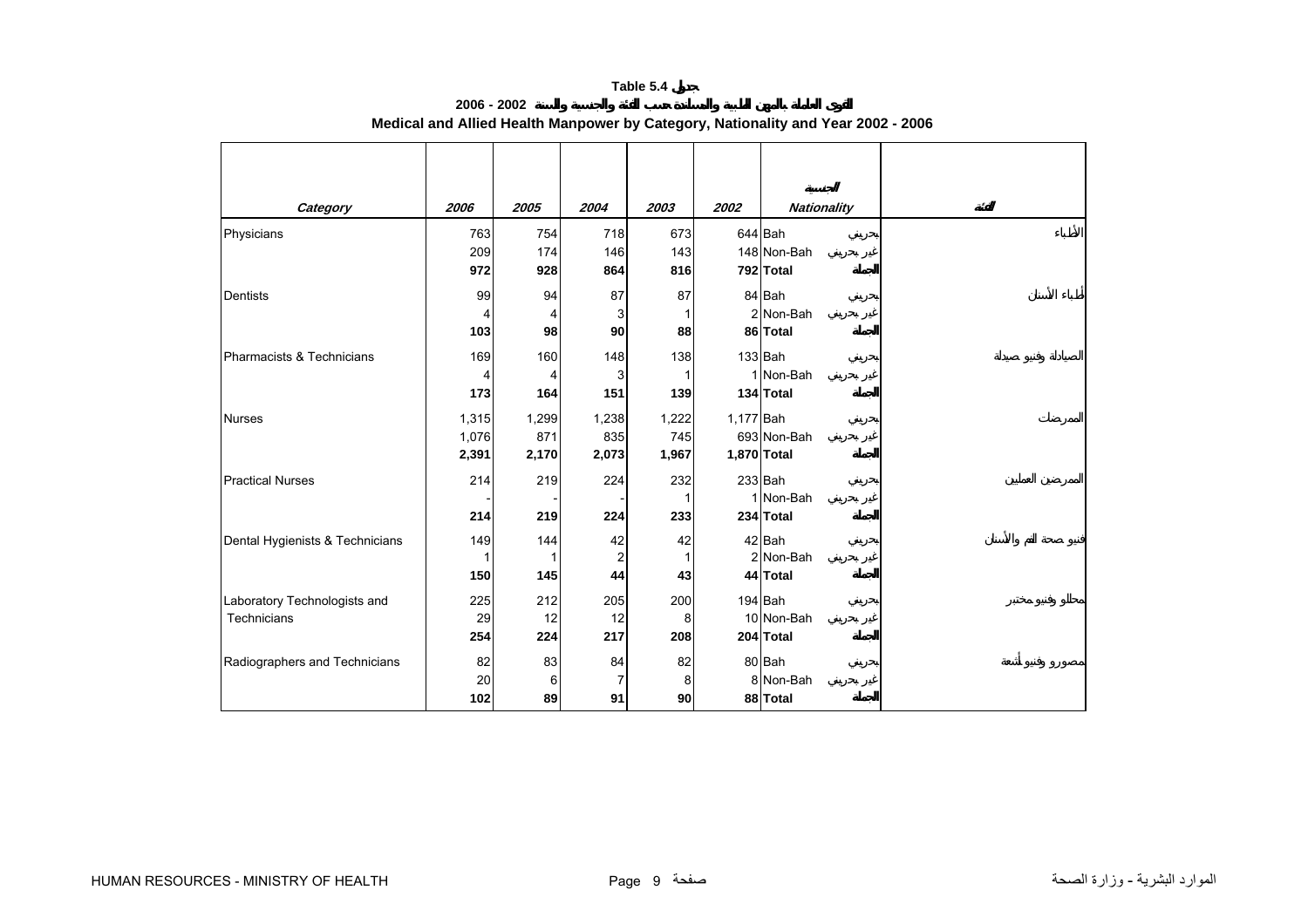# **(Cont'd) Table 5.4 ( )**

| Category                          | 2006           | 2005                                               | 2004      | 2003           | 2002 | <b>Nationality</b>    |
|-----------------------------------|----------------|----------------------------------------------------|-----------|----------------|------|-----------------------|
| Physiotherapists, Occupational    | 65             | 56                                                 | 56        | 54             |      | 50 Bah                |
| Therapists and Technicians        | 10             | 13                                                 | 15        | 16             |      | 13 Non-Bah            |
|                                   | 75             | 69                                                 | 71        | 70             |      | 63 Total              |
| Prosthetic, Orthotics Technicians | 19             | 19                                                 | 20        | 18             |      | 18 Bah                |
|                                   | $\overline{2}$ | 1                                                  |           | $\overline{2}$ |      | 2 Non-Bah             |
|                                   | 21             | 20                                                 | 21        | 20             |      | 20 Total              |
| Anaesthesia Technician            | 15             | 15                                                 | 14        | 12             |      | 13 Bah                |
|                                   | 17             | 16                                                 | 16        | 18             |      | 18 Non-Bah            |
|                                   | 32             | 31                                                 | 30        | 30             |      | 31 Total              |
| Audio Visual Technician           | 15<br>1        | 14<br>$\mathbf{1}$                                 | 11<br>1   | 10<br>1        |      | 6 Bah<br>1 Non-Bah    |
|                                   | 16             | 15                                                 | 12        | 11             |      | 7 Total               |
| Electro Cardiogram technician     | 6              | 8                                                  | 6         | 6              |      | 6 Bah                 |
|                                   |                | $\overline{\mathbf{c}}$                            | 1         | 1              |      | Non-Bah               |
|                                   | 7              | 10                                                 | 7         | 7              |      | 6 Total               |
| Psychiatric Techician             |                | 3                                                  | 3         | 3              |      | 3 Bah                 |
|                                   |                |                                                    |           |                |      | Non-Bah               |
|                                   |                | 3                                                  | 3         | 3              |      | 3 Total               |
| Electro Encephalograph            | 2              |                                                    | 3         | 3              |      | 3Bah                  |
|                                   |                |                                                    |           | 1              |      | 1 Non-Bah             |
|                                   |                |                                                    | 4         | 4              |      | 4 Total               |
| Optical Technician                | 3              | 3                                                  | 3         | 2              |      | 2 Bah                 |
|                                   | 3              | 3                                                  | 3         | 1              |      | Non-Bah               |
|                                   | 6              | 6                                                  | 6         | 3              |      | 2 Total               |
| Paramedic and Respiratory         | 27             | 27                                                 | 64        | 64             |      | 48 Bah                |
| Specialist                        | 29<br>56       | 27<br>54                                           | 25<br>89  | 10<br>74       |      | 3 Non-Bah<br>51 Total |
| Physicist                         | 2              |                                                    | <b>NA</b> | <b>NA</b>      |      | NA Bah                |
|                                   | 2              | $\overline{\mathbf{c}}$<br>$\overline{\mathbf{c}}$ | <b>NA</b> | <b>NA</b>      |      | NA Non-Bah            |
|                                   |                | 4                                                  | <b>NA</b> | <b>NA</b>      |      | <b>NA</b> Total       |
|                                   |                |                                                    |           |                |      |                       |

# **Medical and Allied Health Manpower by Category, Nationality and Year 2002 - 2006**

**2006 - 2002**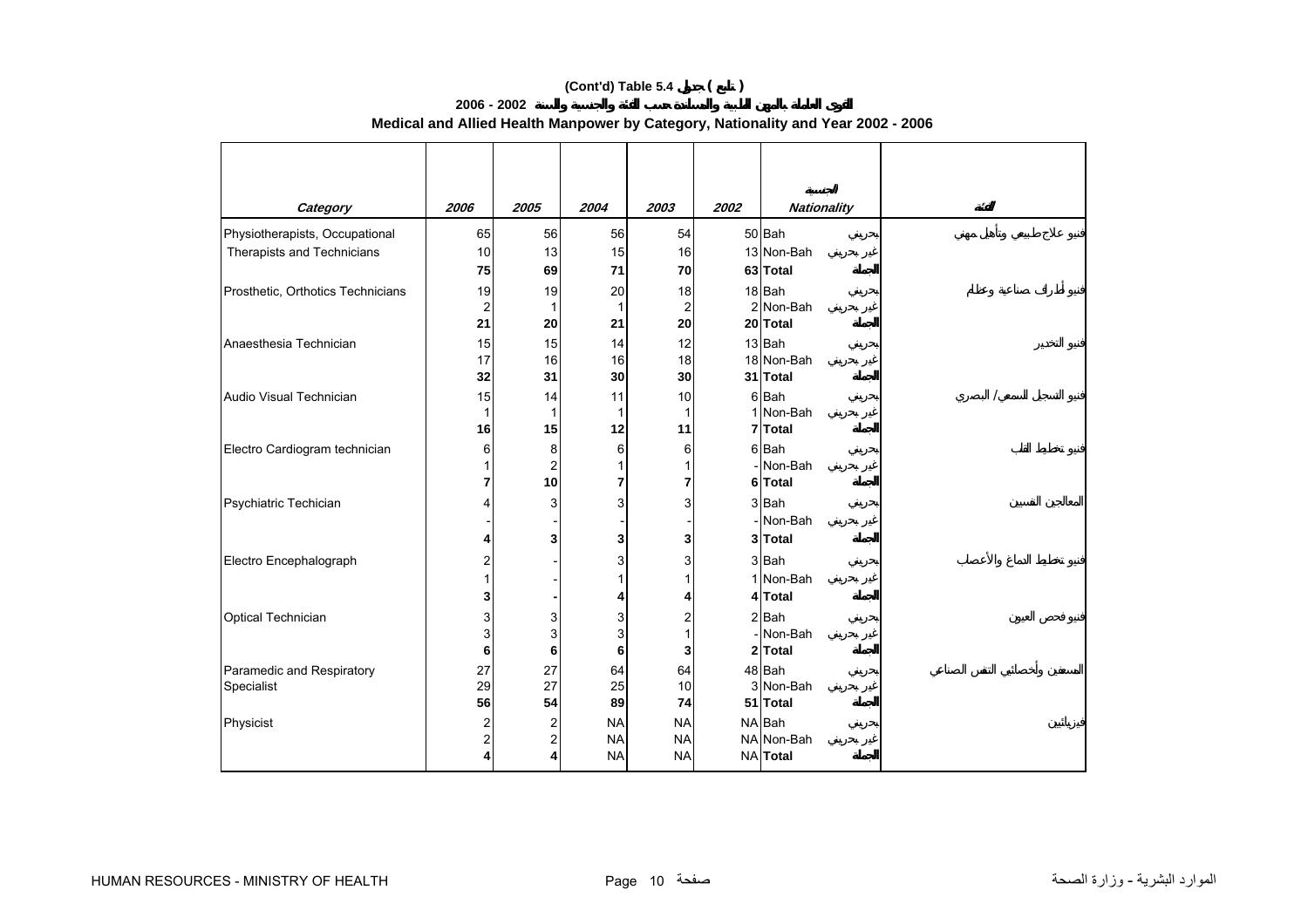#### **2006 Ministry of Health Physicians and Dentists by Location, Field of Practice, Nationality and Sex 2006**

<span id="page-9-0"></span>

|                                   | <b>Total</b> |                |                         | Non-Bahraini |                |                | <b>Bahraini</b>         |        |             |  |
|-----------------------------------|--------------|----------------|-------------------------|--------------|----------------|----------------|-------------------------|--------|-------------|--|
|                                   |              |                |                         |              |                |                |                         |        |             |  |
|                                   |              |                |                         |              |                |                |                         |        |             |  |
| <b>Place of Work / Speciality</b> | <b>Total</b> | Female         | <b>Male</b>             | <b>Total</b> | Female         | <b>Male</b>    | <b>Total</b>            | Female | <b>Male</b> |  |
| Salmaniya Medical Complex         | 356          | 127            | 229                     | 108          | 27             | 81             | 248                     | 100    | 148         |  |
| Accident & Emergency              | 26           | 6              | 20                      | 14           | $\overline{c}$ | 12             | 12                      | Δ      | 8           |  |
| Medical                           | 55           | 16             | 39                      | 12           | 2              | 10             | 43                      | 14     | 29          |  |
| Heart diseases & coronary care    | 14           | 51             | 9                       | 6            |                | 6              | 8                       |        | 3           |  |
| Gastroenterology                  |              |                |                         |              |                |                |                         |        |             |  |
| Dermatology                       |              | 2              | $\overline{2}$          |              |                |                |                         |        |             |  |
| Thoracic & oncology               | 2            |                | $\overline{2}$          |              |                |                |                         |        |             |  |
| Cardiopulmonary                   |              |                |                         |              |                |                |                         |        |             |  |
| Hematology                        | $\mathbf{2}$ |                | $\overline{\mathbf{c}}$ |              |                |                | 2                       |        |             |  |
| General medicine                  | 13           |                | 10                      |              |                |                | 12                      |        | 9           |  |
| Oncology                          | 13           |                | 9                       |              | 2              |                | 8                       |        | հ           |  |
| <b>Rehabilitation Medicine</b>    | $\mathbf{2}$ | $\overline{c}$ |                         |              |                |                | 2                       |        |             |  |
| Surgical                          | 58           | 8              | 50                      | 13           |                | 14             | 44                      |        | 36          |  |
| Urology                           | 7            |                | $\overline{5}$          |              |                | 1              | 6                       |        | 4           |  |
| Paediatrics                       | 5            |                | 5                       |              |                | $\overline{2}$ | 3                       |        | 3           |  |
| Burns & Plastic                   |              |                | $\overline{7}$          | 2            |                | 2              | 5                       |        | 5           |  |
| General                           | 15           | 3              | 12                      |              |                |                | 14                      |        | 11          |  |
| Cardiovascular                    | 5            |                | $\overline{5}$          |              |                |                | 3                       |        | 3           |  |
| Organs Transplant                 | $\mathbf{2}$ |                | $\mathbf{1}$            |              |                |                | $\overline{\mathbf{2}}$ |        |             |  |
| Orthosurgery                      | 17           | 2              | 15                      | 6            |                | 6              | 11                      |        | g           |  |
| Neurology                         | 13           |                | 9                       | 6.           |                | 5              |                         |        |             |  |
| Neurosurgery                      | 5            |                | 5                       |              |                |                |                         |        |             |  |
| Neurology                         | 5            | $\overline{2}$ | 3                       |              |                |                |                         |        | 2           |  |
| Paediatrics Neurology             | 3            | $\overline{c}$ |                         |              |                |                | 2                       |        | 1           |  |
| Overseas treatment group          |              |                |                         |              |                |                |                         |        |             |  |
| Obstetrics & gynecology           | 40           | 36             |                         | 11           | 9              |                | 29                      | 27     |             |  |
| Ear, Nose and Throat              | 18           | $\overline{3}$ | 15                      |              |                |                | 18                      | 3      | 15          |  |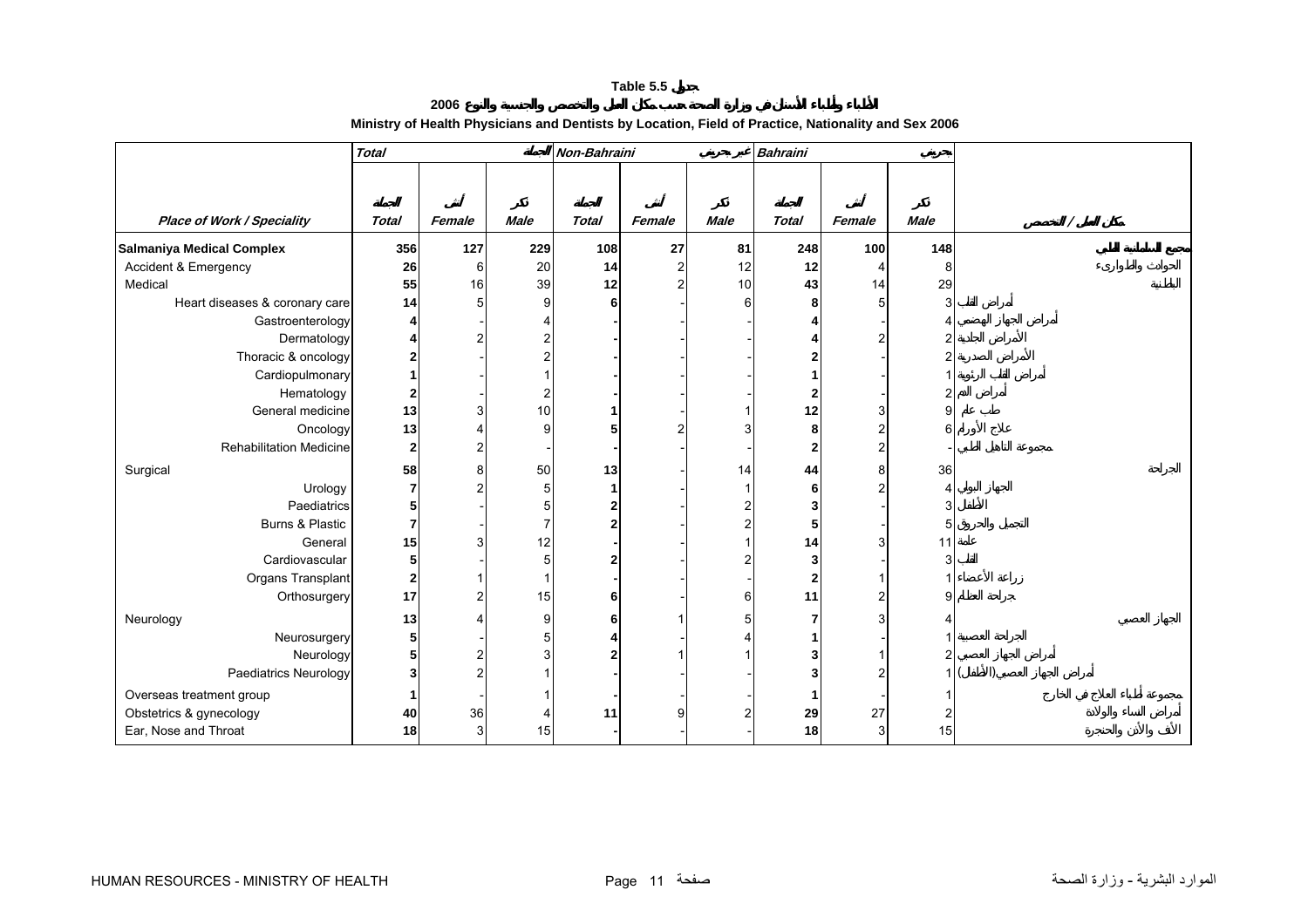# **(Cont'd) Table 5.5 ( )**

**2006**

#### **Ministry of Health Physicians and Dentists by Location, Field of Practice, Nationality and Sex 2006**

|                                            | <b>Total</b> |        |             | Non-Bahraini |        |             | <b>Bahraini</b> |        |             |                          |
|--------------------------------------------|--------------|--------|-------------|--------------|--------|-------------|-----------------|--------|-------------|--------------------------|
|                                            |              |        |             |              |        |             |                 |        |             |                          |
|                                            |              |        |             |              |        |             |                 |        |             |                          |
| <b>Place of Work / Speciality</b>          | Total        | Female | <b>Male</b> | <b>Total</b> | Female | <b>Male</b> | <b>Total</b>    | Female | <b>Male</b> |                          |
| Paediatrics <sup>1</sup>                   | 41           | 22     | 19          |              |        |             | 37              | 19     | 18          |                          |
| Opthalmology                               | 13           |        | 7           |              |        |             | 12              |        |             |                          |
| Radiology                                  | 21           |        | 15          |              |        |             | 12              |        |             |                          |
| Pathology                                  | 12           |        | 5           | 6            |        | 3           | 6               |        |             |                          |
| Intensive Care Unit & Anaesthesia          | 44           |        | 33          | 28           |        | 22          | 16              |        |             |                          |
| Kidney Transplant                          | 13           |        | 11          | 3            |        | 3           | 10              |        |             |                          |
| <b>Chief of Medical Staff</b>              |              |        |             |              |        |             |                 |        |             |                          |
| <b>Psychiatric Hospital</b>                | 24           | 10     | 14          |              |        |             | 23              | 10     | 13          |                          |
| <b>Health Centers</b>                      | 277          | 171    | 106         | 91           | 30     | 61          | 186             | 141    | 45          |                          |
| Maternal & child care                      | 15           | 6      | 9           |              |        | 6           | 8               |        | 3           |                          |
| Family practice                            | 246          | 157    | 89          | 81           | 29     | 52          | 165             | 128    | 37          |                          |
| Workers health services                    | 11           |        |             |              |        | 3           | 8               |        |             |                          |
| <b>Health Education</b>                    |              |        |             |              |        |             |                 |        |             |                          |
| School Health Program                      |              |        |             |              |        |             |                 |        |             |                          |
| <b>Public Health Directorate</b>           |              |        | 3           |              |        |             |                 |        |             |                          |
| Training Directorate <sup>2</sup>          | 300          | 173    | 127         |              |        |             | 293             | 168    | 125         | $\overline{\phantom{a}}$ |
| Special Residency Training Programme       | 284          | 166    | 118         |              |        |             | 279             | 162    | 117         |                          |
| Physicians Training Programme              | 16           |        | 9           |              |        |             | 14              |        | 8           |                          |
| <b>Medical Review Office</b>               |              |        | 3           |              |        |             |                 |        |             |                          |
| <b>Licensure &amp; Registration Office</b> |              |        | 2           |              |        |             |                 |        |             |                          |
| <b>Medical Commission</b>                  |              |        | 2           |              |        |             |                 |        |             |                          |
| <b>Total</b>                               | 972          | 486    | 486         | 209          | 63     | 146         | 763             | 423    | 340         |                          |

*1 Genetic counselling unit transferred to Paediatrics .* . : *<sup>1</sup> 2 Training Directorate: Total number of physicians including FPRP physicians* : *<sup>2</sup> and physicians of other related training programs .* .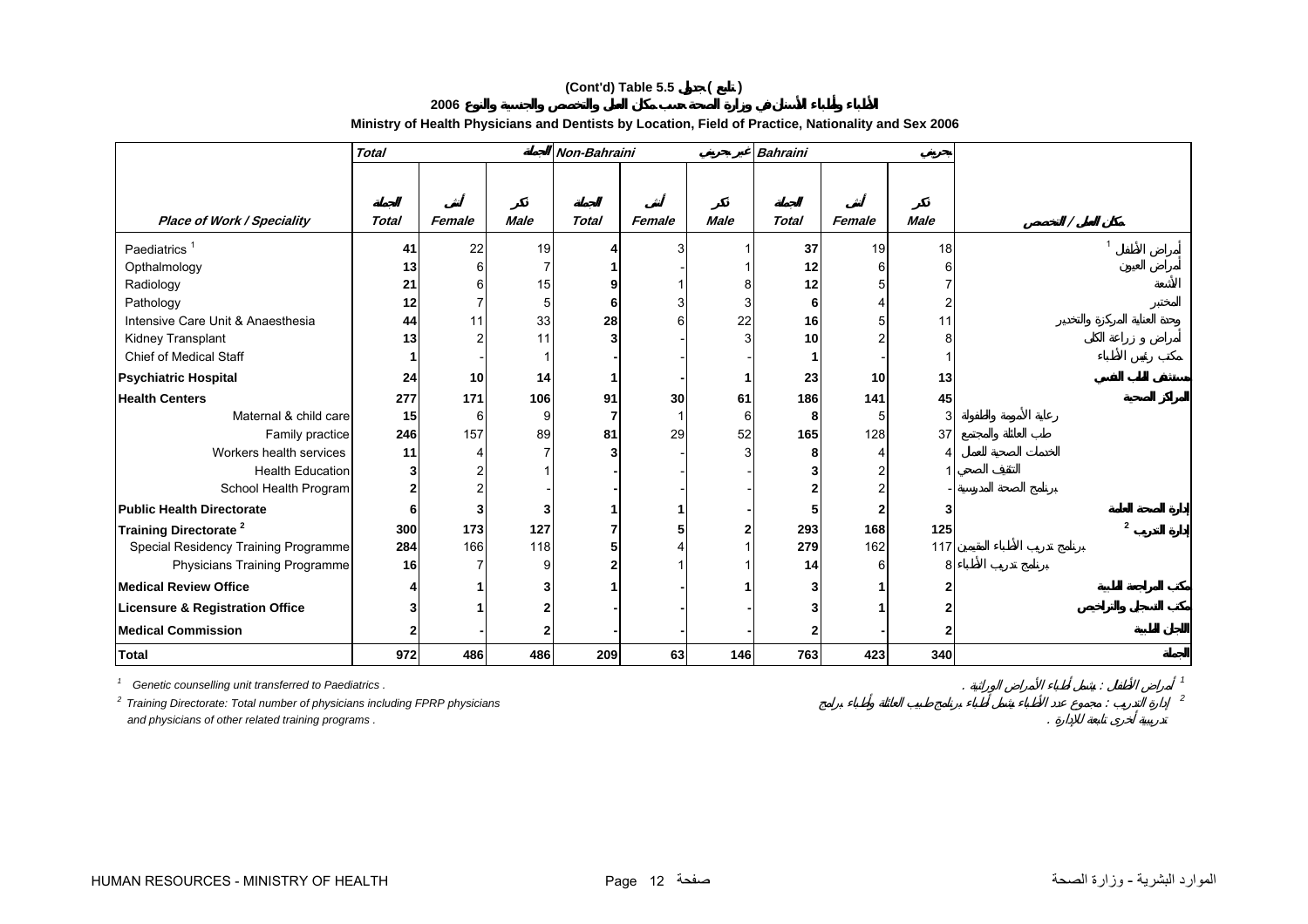<span id="page-11-0"></span>

|                                        |                 |              | Non-Bahraini   |             |        | <b>Bahraini</b>         |
|----------------------------------------|-----------------|--------------|----------------|-------------|--------|-------------------------|
|                                        |                 |              |                |             |        |                         |
|                                        | %               |              |                |             |        |                         |
| <b>Department</b>                      | <b>Bahraini</b> | <b>Total</b> | Female         | <b>Male</b> | Female | <b>Male</b>             |
| Office of Chief Executive              | 100             | $\mathbf{2}$ |                |             |        | 1                       |
|                                        | 99              |              |                |             |        |                         |
| <b>Medical Records Section</b>         |                 | 82           |                |             | 30     | 51                      |
| <b>Social Services</b>                 | 100             | 5            |                |             | 5      |                         |
| Radiology (Technical)                  | 90              | 87           | $\overline{c}$ |             | 47     | 31                      |
| Dietetic Unit                          | 75              | 12           |                |             |        | $\overline{\mathbf{c}}$ |
| <b>General Support Services</b>        | 100             | 2            |                |             |        | 1                       |
| <b>Food Services</b>                   | 100             | 106          |                |             | 24     | 82                      |
| <b>Domestic Services</b>               | 100             | 351          |                |             | 160    | 191                     |
| Physiotherapy                          | 93              | 44           |                |             | 25     | 16                      |
| <b>General Services Section</b>        | 99              | 123          |                |             | 3      | 119                     |
| <b>Limited Private Practice</b>        | 100             | 6            |                |             | 4      | $\overline{c}$          |
| Central Sterilization Support Unit     | 100             | 62           |                |             | 20     | 42                      |
| <b>Medical Support Services</b>        | 100             | 3            |                |             | 3      |                         |
| Resources Management Section           | 100             | 5            |                |             |        | 4                       |
| Medical Department *                   | 70              | 662          | 83             | 115         | 189    | 275                     |
| Pharmacy                               | 100             | 52           |                |             | 36     | 16                      |
| Laboratory                             | 88              | 172          | 12             | 8           | 96     | 56                      |
| Transport Services *                   | 100             | 67           |                |             |        | 67                      |
| Nursing Services *                     | 64              | 1,966        | 688            | 16          | 1,021  | 241                     |
| Engineering and Maintenance Services * | 97              | 149          |                | 5           |        | 143                     |
| <b>Total</b>                           | 76              | 3,958        | 789            | 155         | 1,674  | 1,340                   |

**2006 Salmaniya Medical Complex Manpower by Department, Nationality and Sex 2006**

*\* These services belong to Directorates other than Salmaniya Medical Complex .* . *\**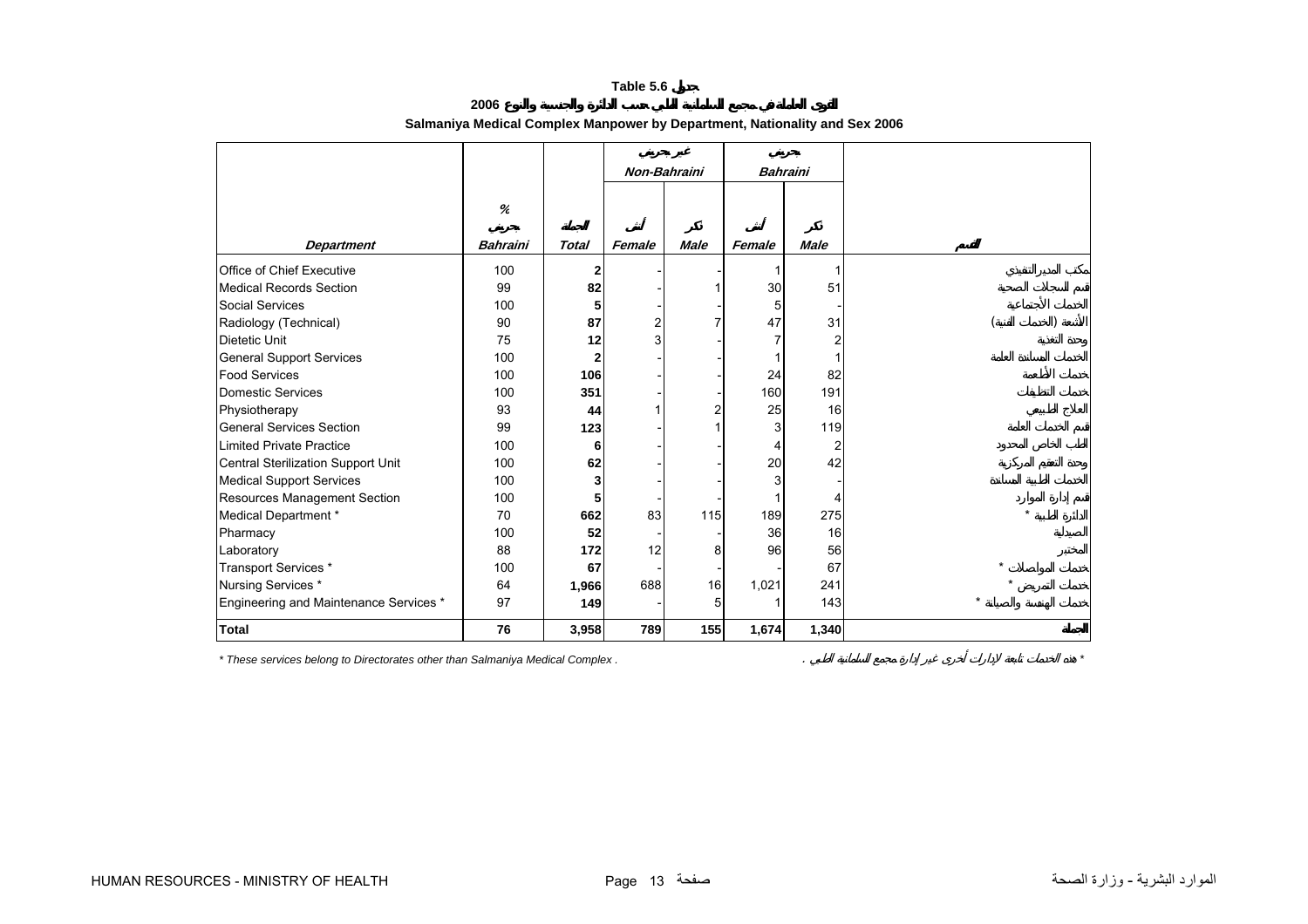<span id="page-12-0"></span>

|                                                    | Directorate of Health Genters Manpower by Nationality and Sex 2000 |              |              |             |                 |             |     |
|----------------------------------------------------|--------------------------------------------------------------------|--------------|--------------|-------------|-----------------|-------------|-----|
|                                                    |                                                                    |              | Non-Bahraini |             | <b>Bahraini</b> |             |     |
|                                                    | $\%$                                                               |              |              |             |                 |             |     |
| <b>Description</b>                                 | <b>Bahraini</b>                                                    | <b>Total</b> | Female       | <b>Male</b> | Female          | <b>Male</b> |     |
| Primary Health Care & Public Health Administration | 100                                                                | 41           |              |             | 11              | 30          |     |
| <b>Clinical Departments</b>                        | 70                                                                 | 285          | 29           | 57          | 144             | 55          |     |
| <b>Nursing Services</b>                            | 78                                                                 | 336          | 74           |             | 231             | 31          |     |
| School Health Program                              | 100                                                                | 57           |              |             | 52              | 5           |     |
| Dental & Oral Health Services                      | 98                                                                 | 207          | 2            | 3           | 155             | 47          |     |
| <b>Health Education</b>                            | 97                                                                 | 30           |              |             | 22              |             |     |
| Health Region (1)                                  | 95                                                                 | 162          |              | 4           | 107             | 47          | (1) |
| Health Region (2)                                  | 94                                                                 | 199          |              | 4           | 121             | 67          | (2) |
| Health Region (3)                                  | 97                                                                 | 204          |              | 2           | 135             | 63          | (3) |
| Health Region (4)                                  | 98                                                                 | 257          | 6            |             | 139             | 112         | (4) |
| <b>Total</b>                                       | 89                                                                 | 1,778        | 127          | 70          | 1,117           | 464         |     |

#### **2006 Directorate of Health Centers Manpower by Nationality and Sex 2006**

*Note: The distribution of the manpower is based on cost center.* . :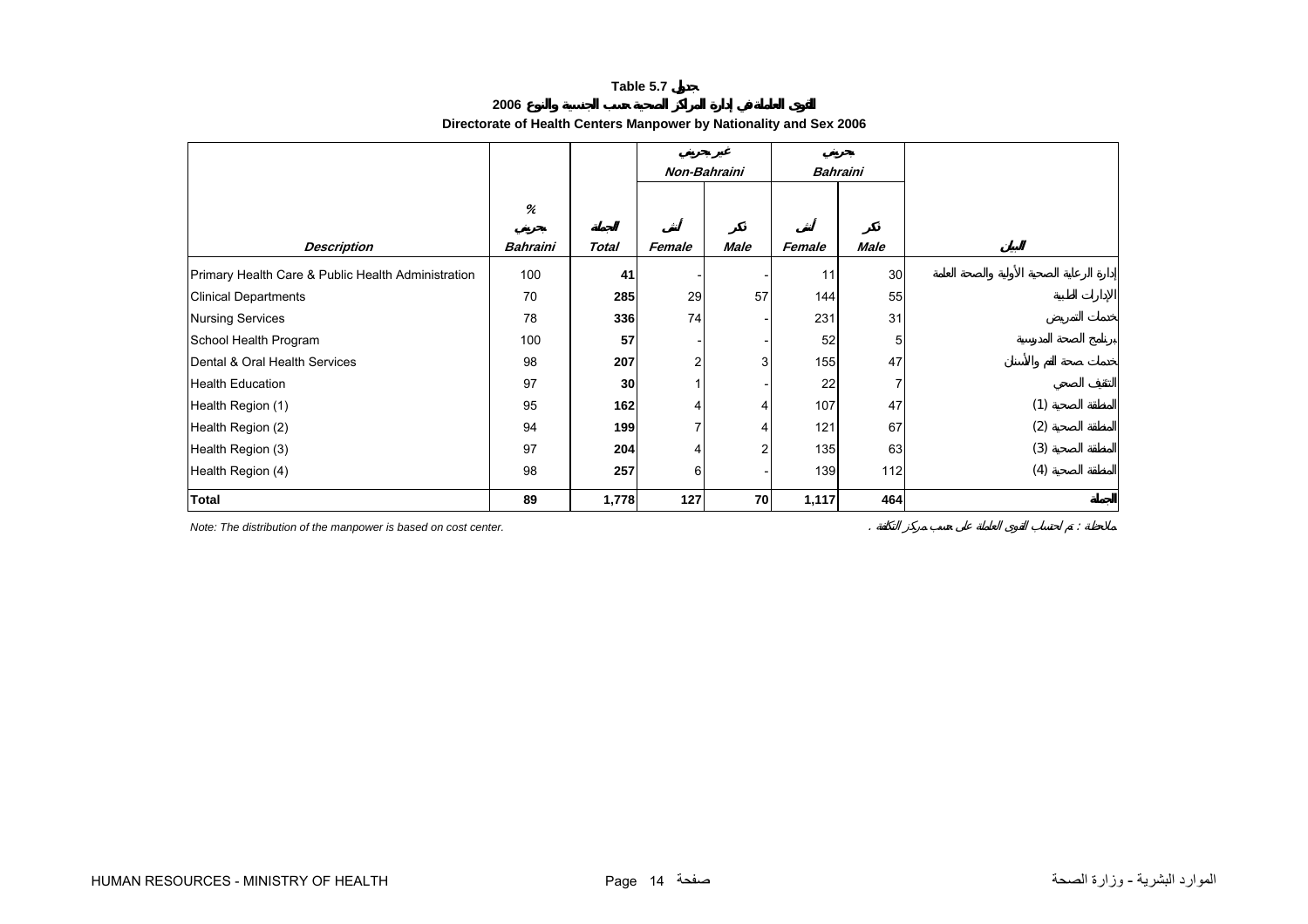**2006**

# **Public Health Directorate Manpower by Nationality and Sex 2006**

<span id="page-13-0"></span>

|                                     |                 |                 | Non-Bahraini |      |        | <b>Bahraini</b> |
|-------------------------------------|-----------------|-----------------|--------------|------|--------|-----------------|
|                                     | $\%$            |                 |              |      |        |                 |
|                                     |                 |                 |              |      |        |                 |
| <b>Description</b>                  | <b>Bahraini</b> | <b>Total</b>    | Female       | Male | Female | <b>Male</b>     |
| Public Health Directorate           | 100             | 12              |              |      | 4      | 8               |
| Disease Control Section             | 96              | 27              |              |      | 18     | 8               |
| <b>Nutrition Section</b>            | 100             | 10 <sup>1</sup> |              |      | 9      |                 |
| <b>Food Control Section</b>         | 100             | 68              |              |      | 18     | 50              |
| <b>Environmental Health Section</b> | 98              | 236             |              | 5    | 11     | 220             |
| <b>Laboratory Section</b>           | 100             | 41              |              |      | 24     | 17              |
| Birth and Death Registration Office | 100             | 12              |              |      | 9      | $\overline{3}$  |
| Public Health Licensing Unit        | 100             | $\vert$         |              |      |        | 3               |
| <b>Total</b>                        | 99              | 410             |              | 5    | 94     | 310             |

*Note:* The distribution of the manpower is based on cost center. *Sharehoff Contract Contract Contract Contract Contract Contract Contract Contract Contract Contract Contract Contract Contract Contract Contract Contract*